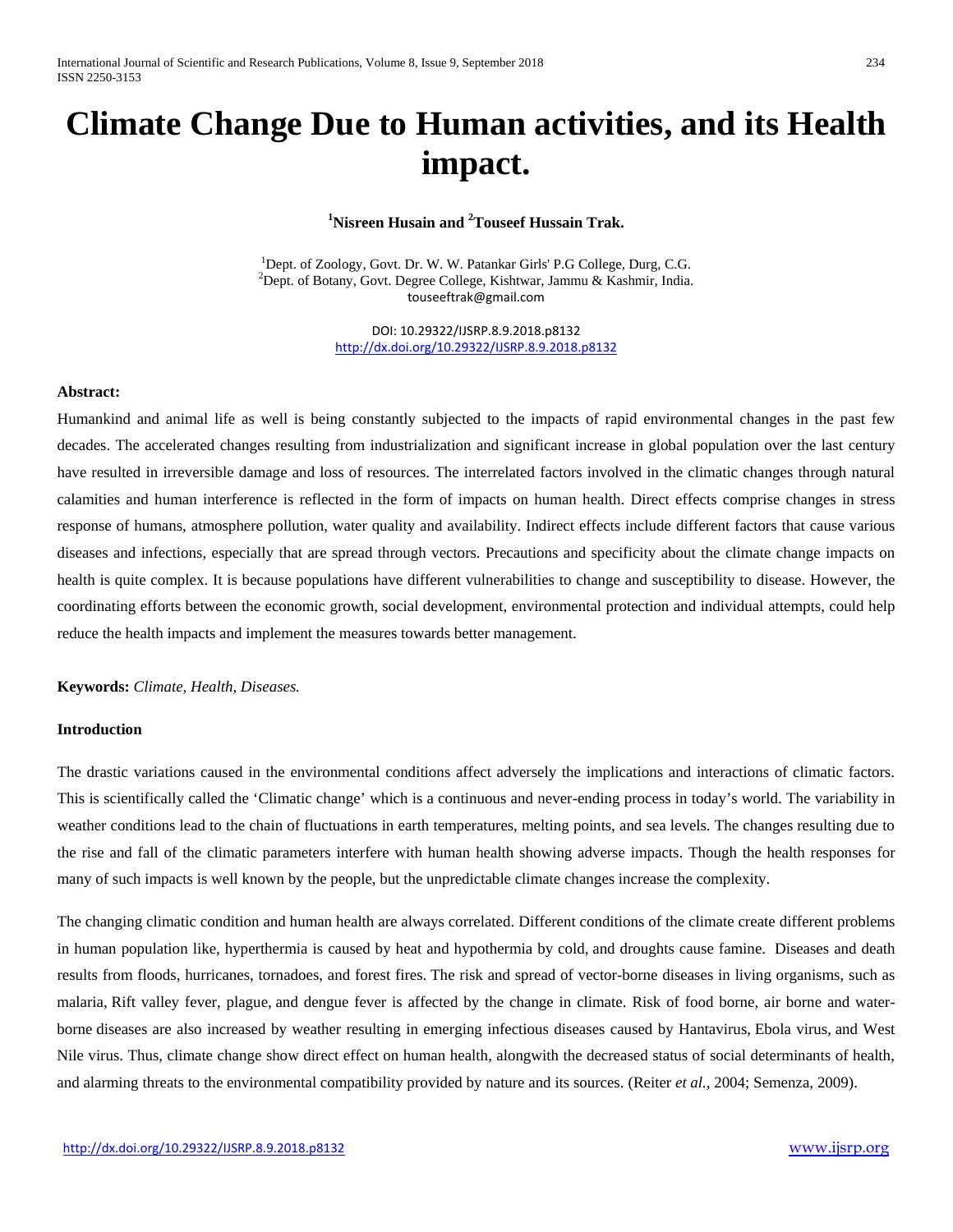The multiple harmful effects due to climate change interact with the already existing vulnerabilities, thereby causing worse health impacts. Most important fact is that almost all of the health status is affected by the intense health systems, and its capability manage and cope with the health hazards, exclusively sensitive due to climate change. The climate-affected health risks occur due to the gradual alterations in the normal environmental conditions, but the variability is also influenced, such as heat waves, storms, and floods. These are far less predictable than the normal or average set of conditions, but have the capacity to hinder the health facilities, affect social systems, and disturb the key infrastructure. Their irreversible consequences are more harmful, for example the storm surges flood, that in turn influences both the inhabited areas and natural ecosystems.

#### **Climate change as Health threat to Humans.**

The fact change in the climate, has significantly turned into an alarming threat to human health. Many of the human activities itself is responsible for the ill-impact on their health. The green house gases, carbon dioxide and methane affects the global climate intensely. The variation in temperature and irregularities in rainfall, which is heavy in some areas and less in others, have upset the climate status globally. Frequency in snowfall and the rise in sea level, worsen the weather mechanisms, with severe impact on environment and on human life. The world's major climate trends and environmental factors are deteriorating due to this climate change.

### **Direct and Indirect effects of Climatic change on Human health**

Climatic change is the global problem that has both local and regional impact that profoundly affects the people and their health. The relatively direct effects may cause injury, illness or even death, examples being the harsh heat waves or cruel hurricanes (Kalkstein, 1996). The less direct effects of the climate change involve the health impacts through the alteration in the surrounding environment. This cause physiological and reproductive disorders in the form of harmful diseases. For example, the lifecycle of insects and vectors is affected by the temperature and rainfall variations, and hence the transmission of diseases is also influenced. Thus, the climatic fluctuations, directly or indirectly, not only exhibit impacts on human health, but also influence the social and economic systems. (Table CC 1).

| 1            | Direct effect on human health                   | Involves adverse effects on human physiology (influence)<br>of heat waves or intense hurricanes), and physical<br>traumas (caused by natural disasters, such as, storms and                                                |
|--------------|-------------------------------------------------|----------------------------------------------------------------------------------------------------------------------------------------------------------------------------------------------------------------------------|
|              |                                                 | floods).                                                                                                                                                                                                                   |
| $\mathbf{2}$ | Indirect effects on human health                | Includes the effects on the production of crops, on the<br>quality of the water, the atmosphere, and the ecology of<br>vectors of the infectious diseases.                                                                 |
| 3            | Effects on social welfare, and economic systems | Includes the effects of, for instance, prolonged drought or<br>heavy floods, that cause migration of population, that lead<br>to burden for resources affecting economic systems and<br>also the social safety mechanisms. |

**Table CC 1: Direct and Indirect effects on Human Health and Economic Systems**

## **Climate changes due to Human activities**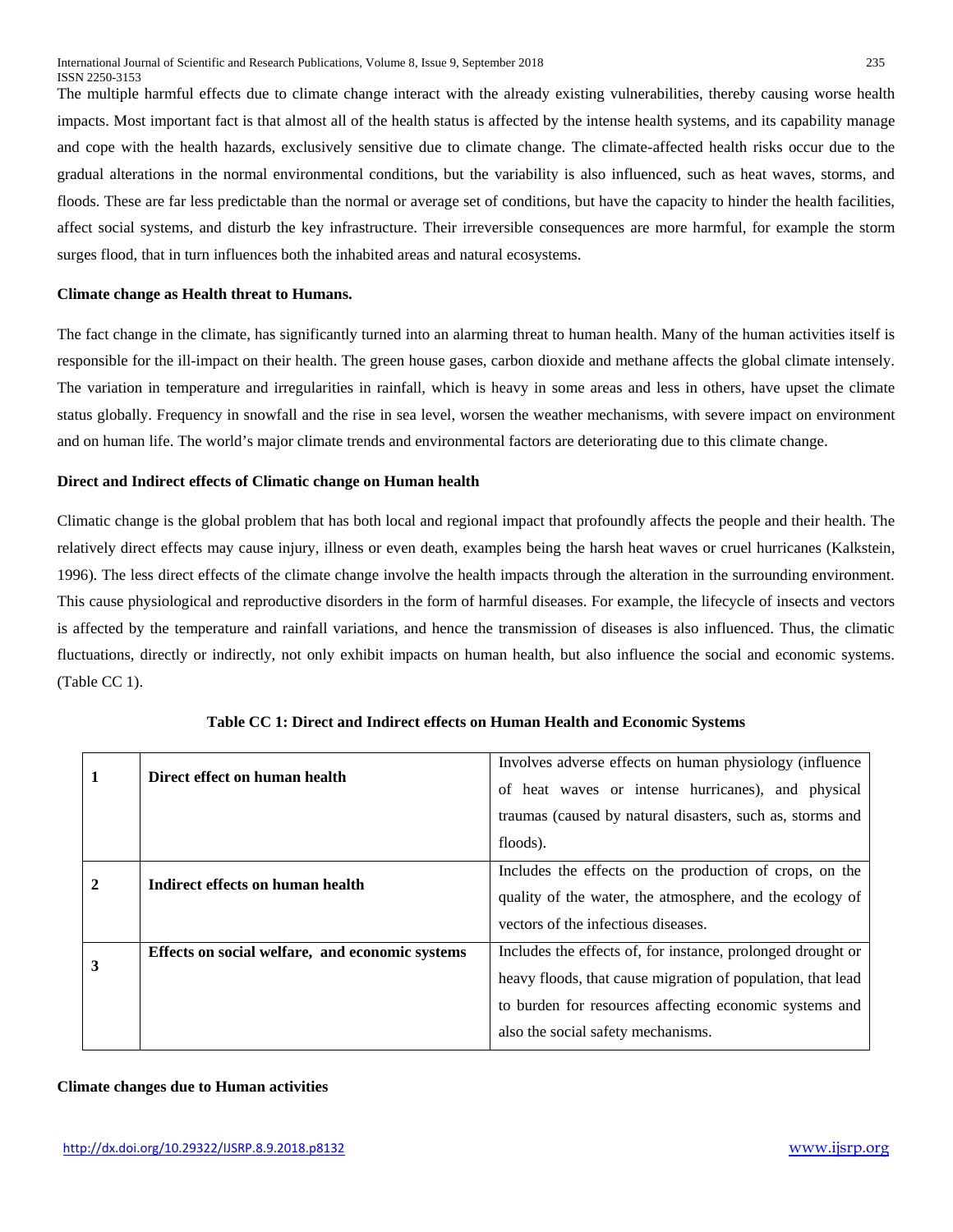Climatic changes are not only influenced by the natural calamities, but also the human activities that affects more adversely. In urban areas, the urban heat island and urban warming are caused by the human activities. Mostly the changes in land use is brought about through activities such as deforestation, construction of buildings and malls, the storage and excessive use of water, as well as consumption of fuel and energy. The heat stored up from the sun by the buildings and streets during the day and thereafter released slowly at night, makes the night-periods warmer than in neighboring rural regions. Heat is also generated from the other sources such as tube-lights, air-conditioners, appliances and furnaces. The buildings and roads are so constructed that the rainfall quickly runs off, curtailing the moisture requirement of the land. As in the open fields, the retention of water and moisture, on the contrary, cools down the atmosphere. In some places, a reverse of urban warming occurs, and the sub-urban cooling effects occur when the lawns and golf courses are excessively watered. Thus the changes caused in the properties of the land use give rise to different climatic changes. The climatic changes are brought about by the human activities, by causing changes in Earth's atmosphere in the amount of Greenhouse gases, aerosols and cloudiness. The pollution is also caused from the burning of fuels and from industries, that contaminate the atmosphere by releasing carbon-di-oxide into it. Beside Carbon dioxide, Methane, Nitrous oxide and the Halocarbons are also released as a result of human activities, that accumulate in the atmosphere resulting in Greenhouse effects and Global warming (Bateson and Schwart, 2004; Michael Mc *et al.,* 2006).

#### **Discussion and Conclusion**

Climate change in routinary way, according to the cyclic weather change is quite normal. It ought to be so, in order to keep the ecosystems balanced and also for sustenance of living creatures. However, the forced climate change, due to the human activities for their own selfish purposes, harms the normal physiological processes of animals and human beings themselves, causing overall disruption. Changes in climate, particularly the weather extremes, interfere with the environmental and ecosystem equilibrium, which is responsible in providing us with the basic essentialities of life, i.e., pollution-free air and water, food, shelter and security. All these factors show up adversely on human health. Also the stress sources, either natural or human-made, alongwith the climate change threaten human health and fitness, thereby risking their life.

The rapid industrialization and urbanization are consistently increasing the changes in climate, and so are its impacts on human health. The shooting pollution in the atmosphere and its resultant toxicity is the root cause of respiratory disorders, skin infections and cancers. The contaminated water and the temperature fluctuation give rise to many microbes and vectors. These, then become the significant cause of many pathogenic conditions, that lead to the development of dreadful diseases. The psychological problems also arise in the consequent chain.

Connecting our understanding about how our activities are changing the climate and how these changes are causing ill-impact on our health and survival, is the basic attempt to be followed for the welfare of humans and society. In a nutshell, the climate changes causes severe harm to the environment, health and biodiversities. Studies and research in this direction should emphasize on the serious actions to prevent the climate change. Otherwise, the life supporting planet, the Earth, will get worsen, and lead to chronic ailments and violence in the future generation.

So, the actions and the activities of human beings should be in attempt of protecting the environment and life-support system. The continued stability and proper functioning of the biosphere's ecological and physical systems, is undoubtedly responsible for the longterm good health status of populations. (Kovats et al., 2005; Kalkstein, 1991)